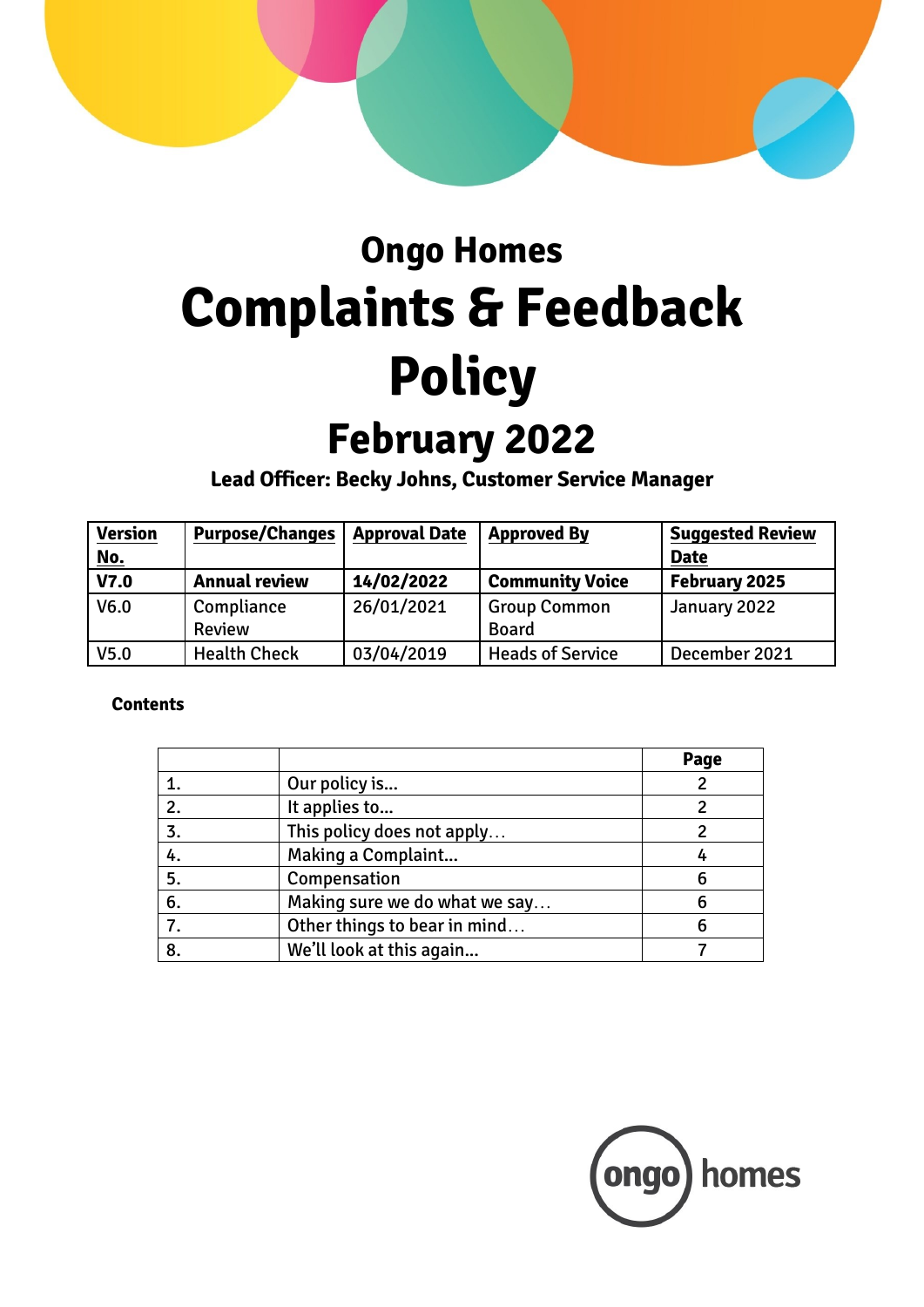# **1. Our policy is...**

- 1.1 A complaint shall be defined as an expression of dissatisfaction, however made, about the standard of service, actions or lack of action by the organisation, its own staff, or those acting on its behalf, affecting an individual resident or group of residents.<sup>1</sup>
- 1.2 At Ongo, we do our best to get things right and provide an excellent level of service. However, we recognise that things can go wrong and that there may be reason to complain.
- 1.3 We welcome all feedback to ensure that we continue to improve our services and learn from complaints and feedback to prevent similar problems in the future.
- 1.4 We recognise any dissatisfaction with the level of service you receive as a complaint. However, if we can help resolve your problem straight away we will, without you having to make a formal complaint.
- 1.5 We support you to make a complaint by making the process as easy as possible.
- 1.6 Your complaint will be resolved quickly and completely, ensuring we listen to your opinion and understand fully what your complaint is about.

# **2. It applies to...**

- 2.1 All customers of Ongo Homes (OH) and those who may have been affected by a service we or someone working on behalf of us has provided.
- 2.2 Anyone helping to make a complaint on behalf of one of our customers (for example a family member, friend, support worker, MP or Councillor) or as part of a collective complaint, providing consent from the customer is given.
- 2.3 Non-tenants who have suffered or who have been negatively affected as a result of the actions of an employee, a contractor or work carried out by OH.
- 2.4 Only our employees and companies providing a service on behalf of OH are included in this policy. We cannot take complaints that are outside of our control (for example complaints about other landlords, Government Policies or external companies).

# **3. This policy does not apply...**

 $\overline{\phantom{a}}$ 

- 3.1 We will accept all complaints unless there is a valid reason not to do so.
- 3.2 We will not take complaints about damage to personal property unless it has been caused by something we have done or have failed to do. We advise you take out appropriate household contents insurances in the event of any unforeseen incidents.
- 3.3 We will only accept complaints if they are made within 2 months of when you first became aware of the problem, unless:
	- it is a reoccurring issue that has not been resolved;

<sup>1</sup> The Housing Ombudsman's Complaint Handling Code, July 2020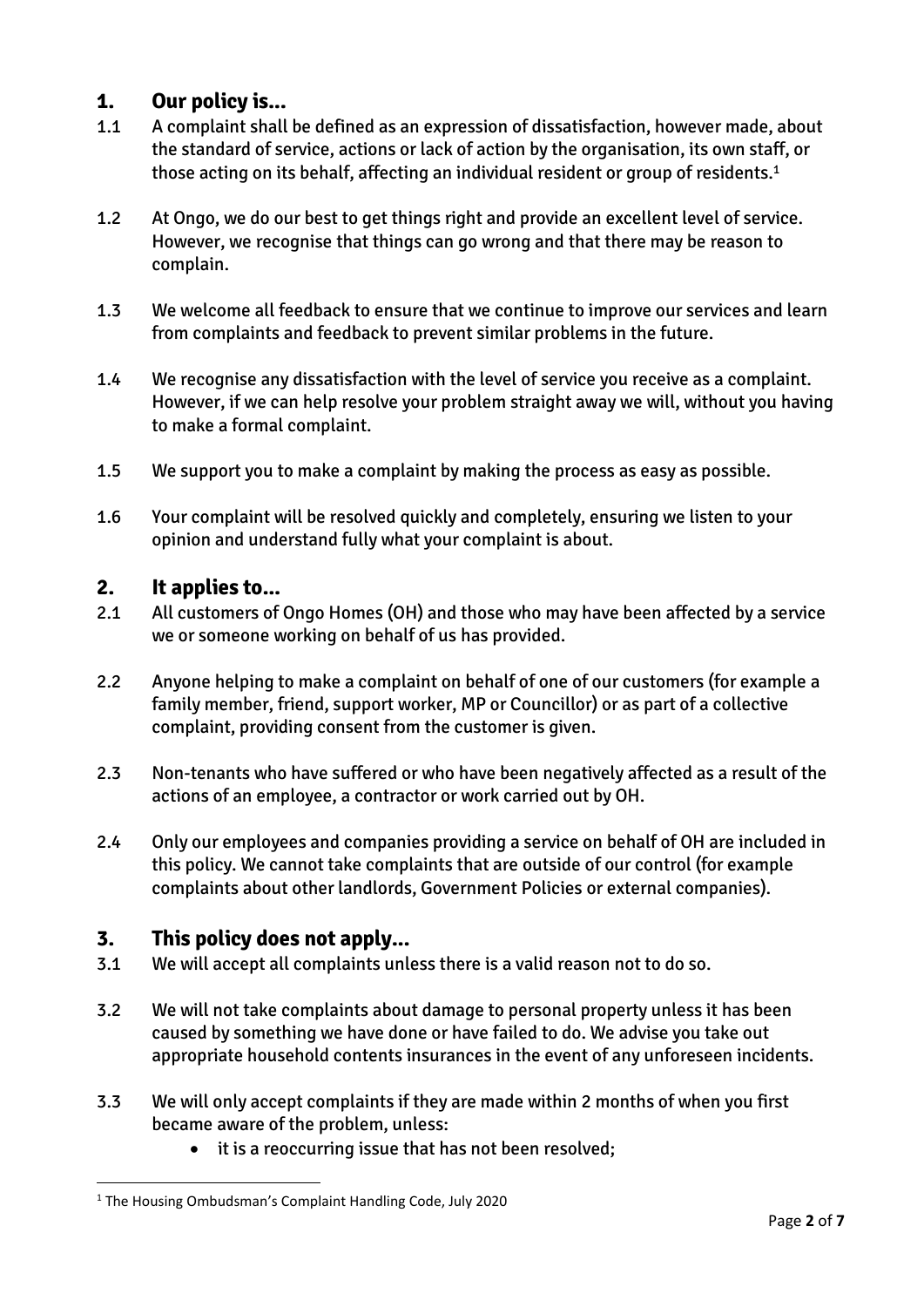- it is a safeguarding or health and safety issue; or
- if there are exceptional circumstances that prevented you from telling us about the complaint (i.e., hospital stays or seeking additional advice and support from professional organisations)
- 3.4 We will not investigate a complaint that has already been investigated through the OH complaints procedure unless if new information is presented or it is a reoccurring problem that has not been resolved from your initial complaint.
- 3.5 Any complaints regarding anti-social behaviour or nuisance by your neighbours will be dealt under our Anti-Social Behaviour Policy. Although complaints about the way we have handled your anti-social behaviour case can be dealt with under this policy, reviews under the Community Trigger are subject to North Lincolnshire's Safer Neighbourhoods external process.
- 3.6 We will not investigate complaints where a complainant's behaviour is abusive or threatening in line with our Unacceptable Behaviour Procedure.
- 3.7 There are some customers that make unreasonable demands on our time and make repeat unreasonable or unjustified complaints about the same problem. This behaviour impacts on our ability to provide a high level of service and can disadvantage other customers. Where a customer makes repeat complaints, we will discuss with the customers in the first instance and if the unreasonable demands continue, we reserve the right to stop the complaint investigation and close the complaint in line with our Unacceptable Behaviour Procedure. Depending on the circumstance, the customer may be referred to a support service or contact will be restricted to a named person or method of contact. In reaching any decision in this regard OH will have regard to the provisions of the Equality Act 2010.
- 3.8 Decisions around the allocation of our homes will not be dealt with under this policy and will be under the appropriate appeals process. However, if you are dissatisfied with the way in which your allocation has been handled, it will be covered under this Complaints Policy.
- 3.9 No further action will be taken on a complaint under this policy and it will be passed to the in-house legal team or external solicitors to respond as appropriate if we are:
	- a) dealing with a complaint from a customer under this policy that has not yet been resolved; and
	- b) a letter of claim is received from the customer's legal representative; and
	- c) The letter of claim relates to the same or similar issues as the complaint.
- 3.10 We will not accept the complaint under this policy and it will continue to be dealt with by the in-house legal team or external solicitors to respond to as appropriate if we have:
	- a) received a letter of claim from a customer's legal representative and
	- b) we subsequently receive a complaint from the customer about the same or similar issues as contained in the letter of claim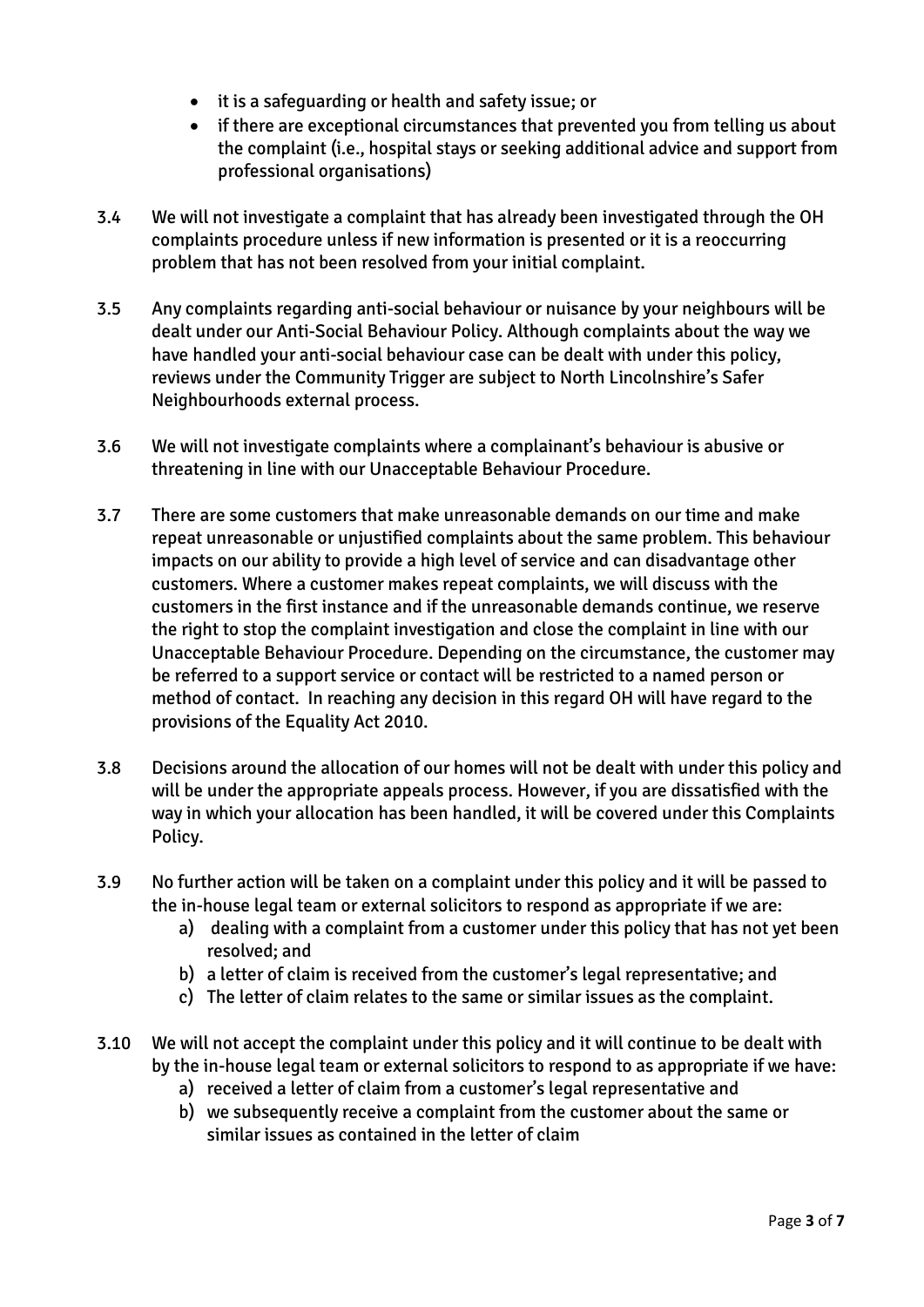3.11 A detailed explanation will be provided to the customer setting out the reasons why the matter is not suitable for the complaints process. All explanations will be confirmed in writing to the customer. Customers have the right to challenge this decision by taking their complaint to the Ombudsman. Where appropriate the Ombudsman will instruct the landlord to take on the complaint.

#### **4. Making a complaint.....**

- 4.1 We will make every effort to resolve any expressions of dissatisfaction in an informal way when you first contact us and will try to find quick resolutions to resolve your complaint.
- 4.2 If we cannot resolve your complaint when we first speak with you or you feel that a formal complaint should be made, we will let you know who will be dealing with your complaint and agree a preferred contact method and your availability for them to make contact with you.
- 4.3 A representative can deal with your complaint on your behalf, and you can be represented and / or accompanied at any meeting with us where this has been requested or offered and where this is reasonable.
- 4.4 We can only resolve your complaint if you provide us with all the relevant information and are clear about what you want us to do to resolve the matter. We cannot investigate anonymous, unsigned complaints but these may be kept on record.
- 4.5 You must co-operate with the person investigating the complaint and allow them access to your home where necessary to help resolve the complaint.
- 4.6 Complaints can be made through all communication methods which include social media platforms made directly to Ongo newsfeeds or pages. When a complaint is made through social media, we will endeavour to resolve the issue at first point of contact. Should we need further information we will ask you to discuss the complaint in a private setting to ensure your privacy and confidentiality is maintained.

#### 4.7 **Stage 1 complaint investigation**

- 4.7.1 We will acknowledge your complaint during your initial contact and let you know who will be dealing with your complaint.
- 4.7.2 Your complaint will be investigated and completed within 10 working days. If we are unable to do this we will inform you, explain the reasons why and we will then agree a new date to complete your complaint with you. You will be given a fair opportunity to set out your position.
- 4.7.3 We will keep you informed throughout the investigation.
- 4.7.4 We will discuss the findings of the investigation with you before reaching a decision. We will try to find a solution to make the matter right where this is possible. We will then let you know when you can expect the matter to be fully closed. We will provide you with a written summary of our decision.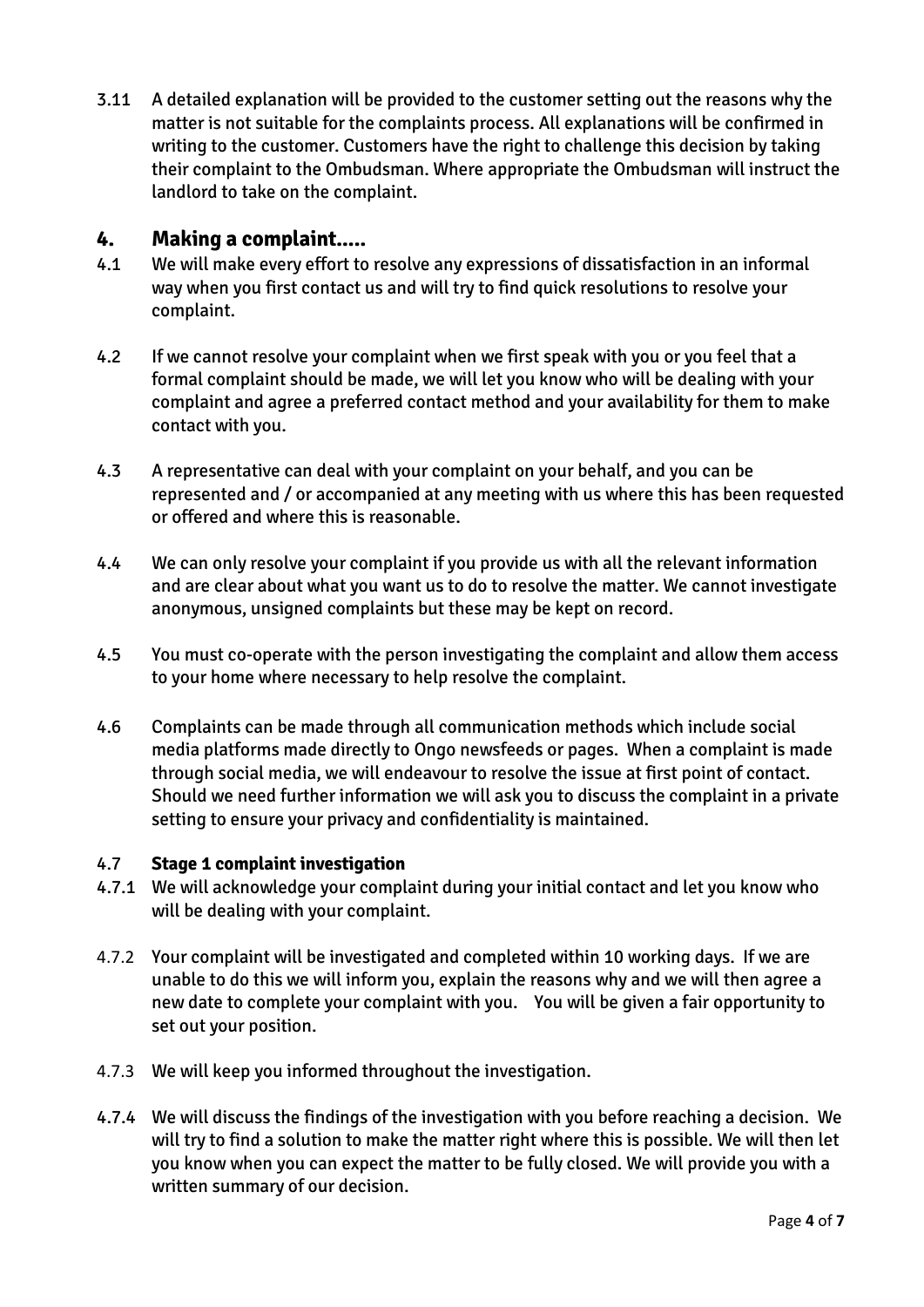#### 4.8 **Stage 2 complaint investigation**

- 4.8.1 If you are unhappy with the outcome or handling of the stage 1 complaint, you can ask for your complaint to be looked at again. You must do this within 2 weeks of receiving our decision under Stage 1.
- 4.8.2 You will be asked to explain the reason why you are still unhappy and what your expectations are.
- 4.8.3 We will let you know who will be dealing with your complaint and agree a convenient time for them to make contact with you. They will need to review your initial complaint, but we aim to review the investigation and provide you with a final decision within 10 working days of you asking for your complaint to be escalated. You will be given a fair opportunity to set out your position.
- 4.8.4 We will keep you informed throughout the investigation and agree any extensions to timeframes with you.
- 4.8.5 We will discuss the findings of the investigation with you before reaching a decision. We will try to find a solution to make the matter right where this is possible. We will then let you know when you can expect the matter to be fully closed. We will provide you with a written summary of our decision.

#### 4.9 **If you are still unhappy**

- 4.9.1 Although we will make every effort to resolve your complaint, if you are still unhappy with the outcome you have the following options:
	- If you are a tenant, leaseholder or housing applicant, you can take the issue further either:
		- o through a "Designated Person" (an MP, Local Councillor, or indepependent customer panel) within 8 weeks of the Stage 2 decision; or
		- $\circ$  by contacting the Housing Ombudsman directly (see below). We will ensure that the information on how to contact the Housing Ombudsman is easily available during every stage of the complaints process
	- If your complaint is in relation the reasonableness and costs relating to service charges, you can contact the First Tier Tribunal Service for further guidance

#### 4.10 **Housing Ombudsman**

- 4.10.1 The Housing Ombudsman Service can assist throughout the lifetime of a complaint. Complainants have the opportunity to discuss their ongoing complaint with the Housing Ombudsman Dispute Support Advisors.
- 4.10.2 The Housing Ombudsman will only investigate a complaint if you have completed our complaints process fully. You can contact the Housing Ombudsman to investigate your complaint once 8 weeks have passed from the date of our Stage 2 decision. If you have chosen to contact a Designated Person, they can decide to refer the case to the Housing Ombudsman on your behalf. We will co-operate fully with all requests from the Housing Ombudsman to support them in their findings and comply with the Housing Ombudsman Complaint Handling Code. Contact details for the Housing Ombudsman are: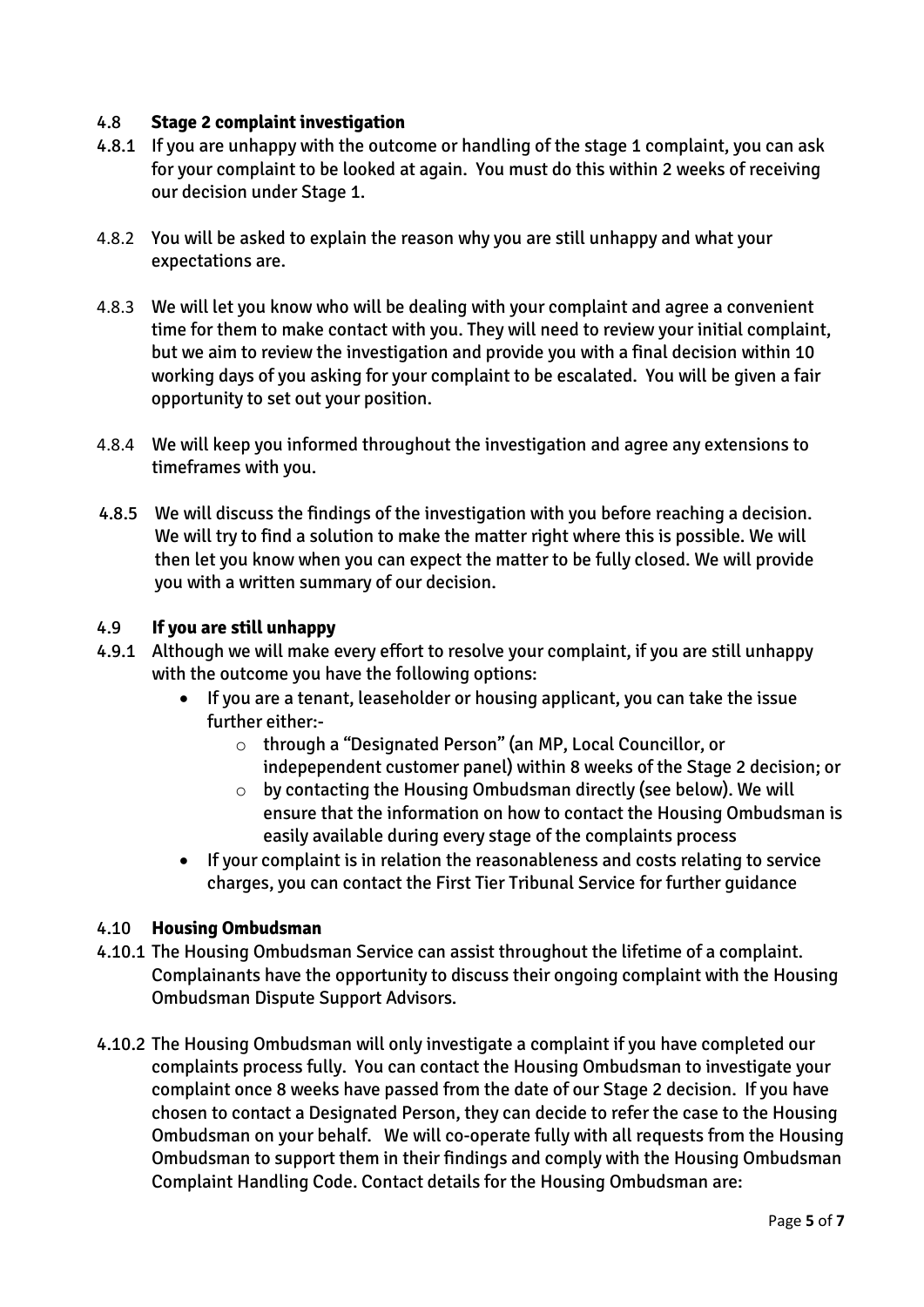# Housing Ombudsman Service PO Box 152 Liverpool L33 7WQ

# Telephone: 0300 111 3000

#### E-mail: [info@housing-ombudsman.org.uk](mailto:info@housing-ombudsman.org.uk)

Online complaint form[: www.housing-ombudsman.org.uk/residents/make-a-complaint/](http://www.housing-ombudsman.org.uk/residents/make-a-complaint/)

#### **5. Compensation**

- 5.1 We may feel that compensation can be offered in some circumstances as an outcome of a complaint. Compensation can take a range of forms - a financial payment, a gesture of goodwill, or replacement of an item. There is a separate compensation policy which explains how we decide where compensation may be payable and in what form.
- 5.2 If it is found that compensation should be given as part of a complaint remedy, we will deal with it under this policy and not the compensation policy.

#### **6. Making sure we do what we say.....**

- 6.1 Our customer facing staff and those involved in complaint investigations will receive full complaints training, with periodic refresher training. Each manager will receive regular reports on complaint handling in their service area.
- 6.2 We will ensure our complaint policy and procedure complies with the Housing Ombudsman Complaint Handling Code.
- 6.3 We will monitor that we keep to agreed timescales through various performance reports to our management teams.
- 6.4 We will monitor that we have kept you informed, resolved your complaint fully and how happy you are with the handling of your complaint. We will do this via a satisfaction survey. This information will be reported to our Leadership Team, Customer Engagement structures and our Group Common Board.
- 6.5 Our overall performance will also be monitored by our Tenant Complaints Monitoring Group which provides us with a customer perspective on the quality of our complaints handling, what trends are emerging and what we've done to prevent similar complaints happening again.
- 6.6 We will report on our performance and how we have improved our services through complaints to our customers at least once a year.

#### **7. Other things to bear in mind....**

#### 7.1 **Other policies and legislation**

| <b>Document or</b><br>legislation | What it is                                                    |
|-----------------------------------|---------------------------------------------------------------|
| Anti-Social                       | Any complaints from one resident about another are dealt with |
| <b>Behaviour Policy</b>           | under the Anti-Social Behaviour Policy. We will only          |